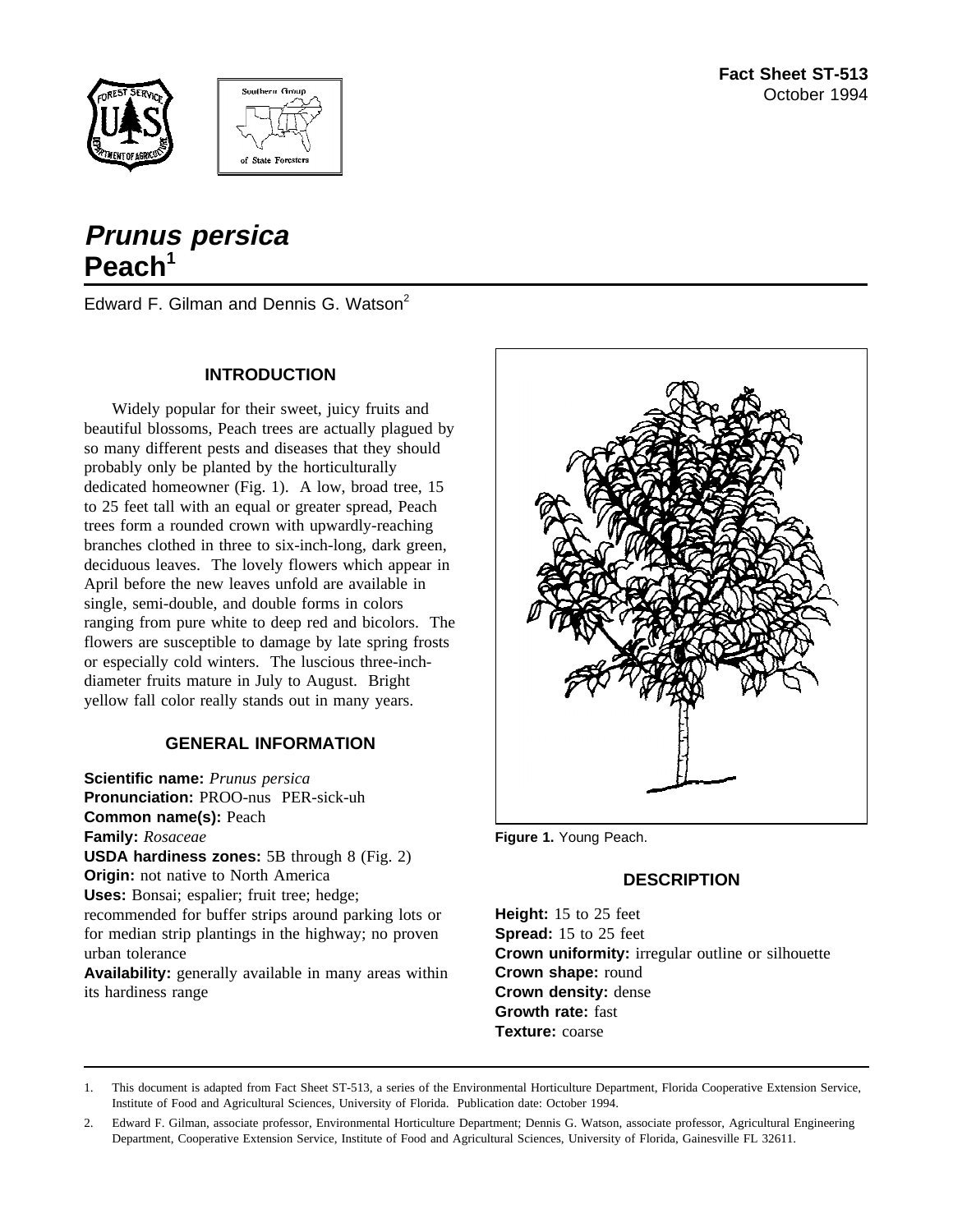

**Figure 2.** Shaded area represents potential planting range.

## **Foliage**

**Leaf arrangement:** alternate (Fig. 3) **Leaf type:** simple **Leaf margin:** serrate; serrulate Leaf shape: elliptic (oval); lanceolate **Leaf venation:** banchidodrome; pinnate **Leaf type and persistence:** deciduous **Leaf blade length:** 4 to 8 inches; 2 to 4 inches **Leaf color:** green **Fall color:** yellow **Fall characteristic:** showy

## **Flower**

**Flower color:** pink; red; white **Flower characteristics:** showy; spring flowering

## **Fruit**

**Fruit shape:** round **Fruit length:** 3 to 6 inches **Fruit covering:** fleshy **Fruit color:** red; yellow **Fruit characteristics:** attracts birds; suited for human consumption; fruit, twigs, or foliage cause significant

litter; showy

# **Trunk and Branches**

**Trunk/bark/branches:** bark is thin and easily damaged from mechanical impact; droop as the tree grows, and will require pruning for vehicular or pedestrian clearance beneath the canopy; routinely grown with, or trainable to be grown with, multiple trunks; not particularly showy; tree wants to grow with several trunks but can be trained to grow with a single trunk; no thorns

**Pruning requirement:** requires pruning to develop strong structure **Breakage:** resistant **Current year twig color:** green; reddish **Current year twig thickness:** medium; thin

## **Culture**

Light requirement: tree grows in part shade/part sun; tree grows in full sun **Soil tolerances:** clay; loam; sand; acidic; well-drained **Drought tolerance:** moderate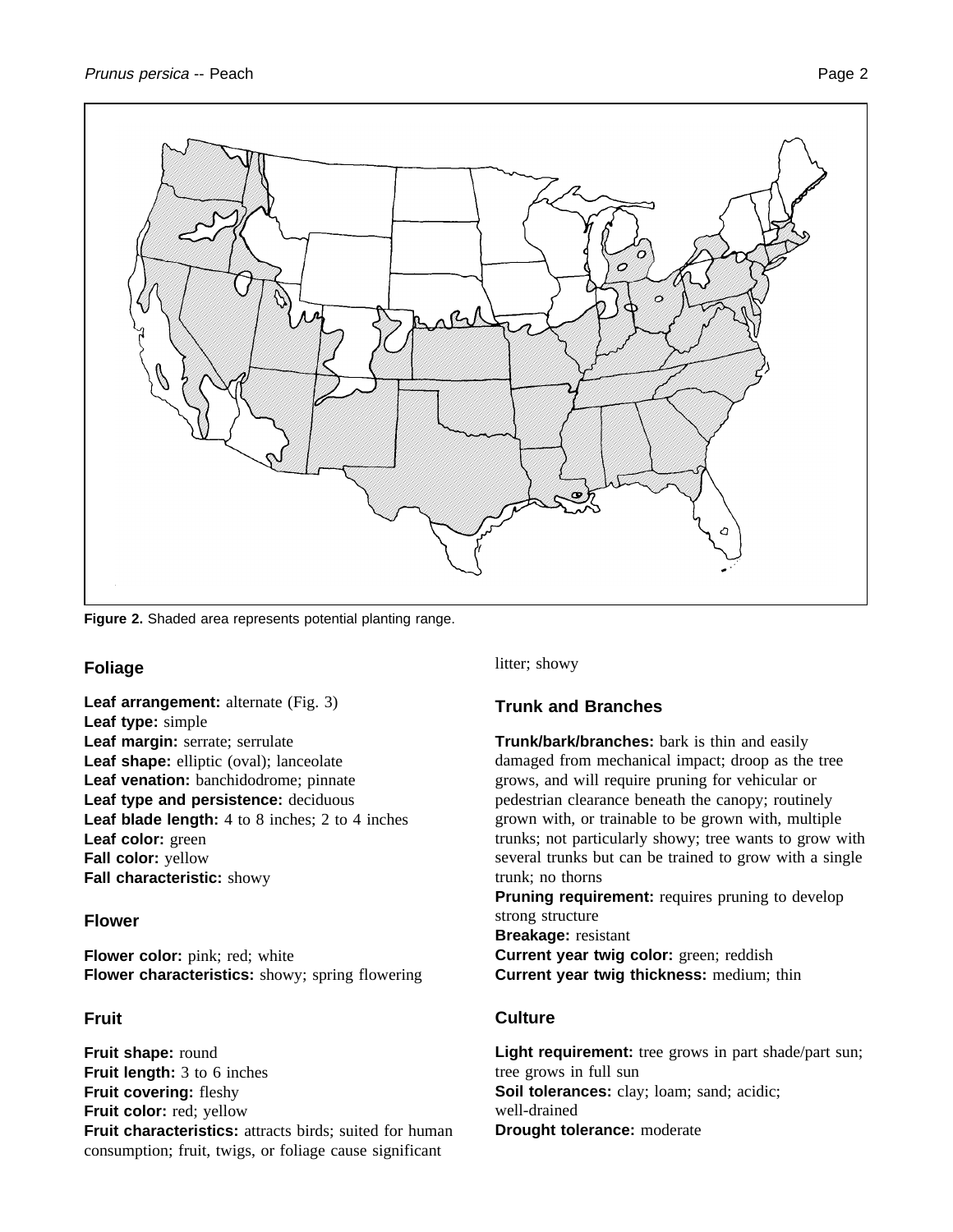

**Figure 3.** Foliage of Peach.

## **Other**

**Roots:** surface roots are usually not a problem **Winter interest:** no special winter interest **Outstanding tree:** not particularly outstanding **Invasive potential:** little, if any, potential at this time **Ozone sensitivity:** tolerant

**Verticillium wilt susceptibility:** susceptible Pest resistance: very sensitive to one or more pests or diseases which can affect tree health or aesthetics

## **USE AND MANAGEMENT**

They have been successfully used in medians of boulevards and around parking lots in a number of Texas communities. They make effective screens for six to seven-months due to their dense, low-branching habit, but are not particularly attractive in winter. Avoid excessive pruning as this stimulates internal sprouting. Many trees live only 8 to 15-years.

Peach trees should be located in full sun or partial shade on very well-drained, moist, acid soils. The trees should be kept on a regular spray and fertilization schedule to insure best fruit production but this is not needed if fruit is not important. Do not allow water to stand around the roots.

Propagation is by cuttings or grafting.

## **Pests**

Aphids cause distortion of new growth, deposits of honeydew, and sooty mold.

Borers attack flowering Peach. Keep trees healthy with regular fertilizer applications.

Scales of several types infest *Prunus* spp. Horticultural oil is used for some control of scales.

Spider mites cause yellowing or stippling but they are very difficult to see.

Tent caterpillars make large webbed nests in trees then eat the foliage. One defoliation may not be serious and small nests can be pruned out and destroyed. Use *Bacillus thuringiensis* when the insects are first seen and are still small.

#### **Diseases**

Peach leaf curl can attack flowering Peach. The leaves have red, curled, and distorted areas.

A bacterium causes leaf spot and twig cankers on Peach. Small, reddish spots dry, and drop out, giving a shot holed appearance. Defoliation can be severe when conditions favor disease development. Fertilize infected trees and prune out infected branches.

A fungus causes reddish spots which drop out leaving shot holes. Once the holes appear the leaves may drop. The disease is worse in wet weather, but usually does not require control measures.

Black knot causes black swellings or galls on the branches. Branches with galls are pruned out.

Powdery mildew causes a white coating on the leaves.

Peach trees may be subject to witches broom. Branches are deformed and clusters of small branches